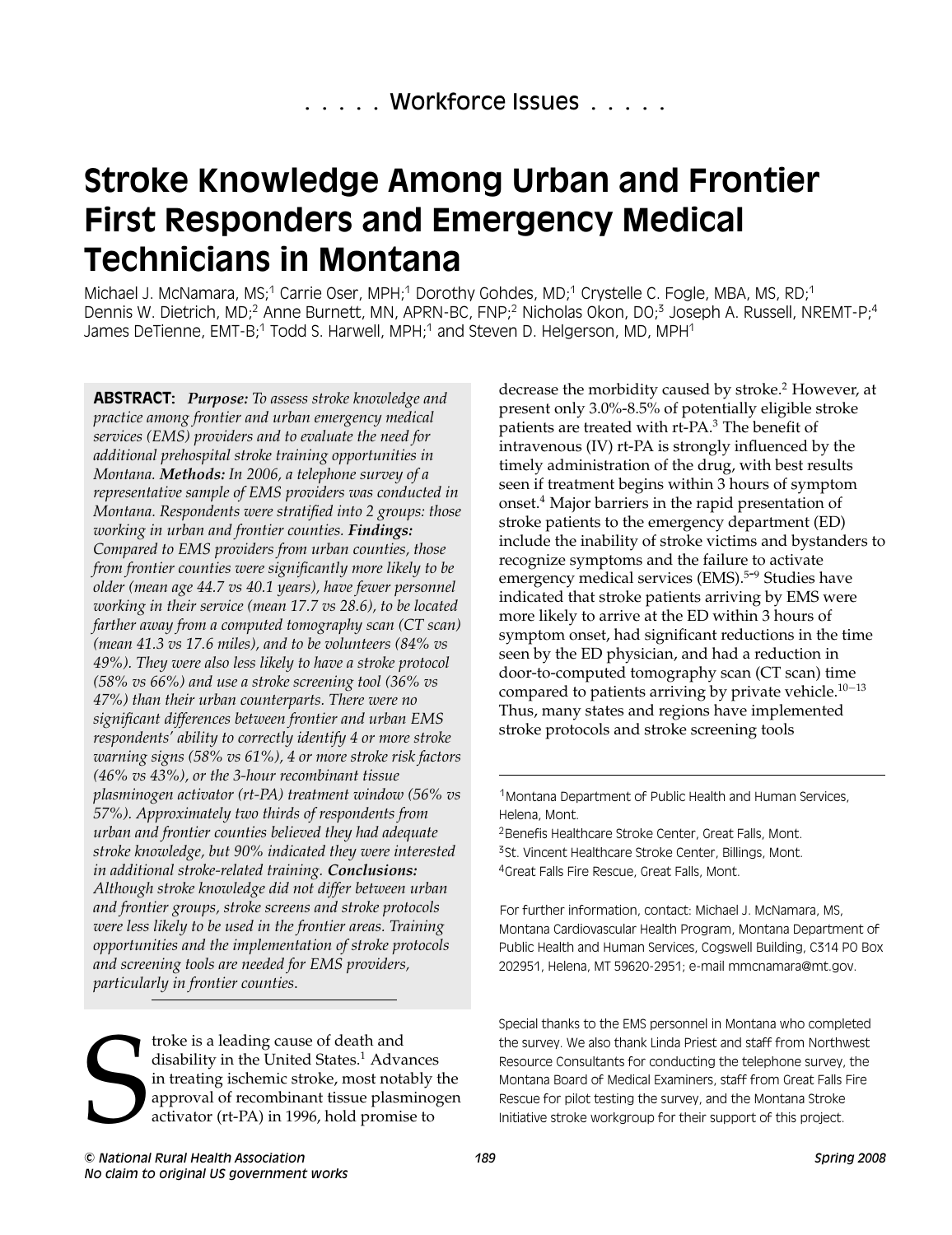administered by EMS providers in the field to increase the identification of potential stroke patients, allowing for prenotification to the receiving hospital, thus reducing prehospital and in-hospital delays.<sup>14-17</sup>

A nationwide survey of emergency medical technician (EMT)-intermediates (EMT-I) and paramedics (EMT-P) published in 1999 highlighted opportunities for improvement in prehospital stroke care knowledge and practice.<sup>18</sup> In rural areas where there are a significant number of volunteer first responders (FR) and EMT-basics (EMT-B) who lack advanced EMS training, less is known about knowledge and practice related to prehospital stroke care. In order to quantify stroke knowledge and skills and to assess the need for added educational opportunities, we conducted a survey of FR, EMT-B, EMT-I, and EMT-P in Montana. This report compares the service characteristics, knowledge, and practice related to prehospital stroke care of EMS providers in frontier and urban counties.

# **Methods**

Montana is a geographically large state with a relatively small population. In 2000, the total population of Montana was 902,195, spread across 147,042 square miles.<sup>19</sup> Definitions used for Montana's "urban" and "frontier" counties were based on the 5 urbanization levels as defined by Eberhardt et al.<sup>20</sup> We combined small metropolitan counties  $(n = 2)$  and nonmetropolitan counties with a city of 10,000 or more population ( $n = 6$ ) into the category we defined as "urban." The remaining 48 counties, defined as nonmetropolitan counties without a city of 10,000 or more population, we defined as "frontier." The terms "urban" and "frontier" as used in this document are general descriptors only.

The telephone survey was adapted from a nationwide mailed survey published by Crocco et al, which assessed knowledge and practice from a sample of EMT-I and EMT-P.<sup>18</sup> The Montana Board of Medical Examiners database was used to identify individuals licensed as FRs and EMTs in the state. In 2005, there were approximately 4,400 licensed FRs, EMT-Bs, EMT-Is, and EMT-Ps practicing in Montana, of which 27% were FRs, 65% were EMT-Bs and EMT-Is, and 8% were EMT-Ps. Due to the small number of licensed EMT-Is  $(n = 39)$ , EMT-Bs and EMT-Is were combined into 1 group. A stratified sample of FRs, EMT-Bs and EMT-Is, and EMT-Ps were selected to complete the survey. The data analyses were weighted to ensure that the respondents were representative of the overall population of FRs and EMTs. Respondents were classified as practicing in frontier or urban counties

based on the location where the individual FR/EMT primarily provided service. The survey consisted of 71 questions specifically evaluating their demographic characteristics, practice and service, and interest in additional training.

A weighted analysis based on the sample design was conducted using SPSS v14.0 software (SPSS, Inc., Chicago, Ill). Chi-square tests were used to compare differences in the service characteristics, stroke knowledge, experience, and training needs between respondents in frontier and urban counties. Analysis of variance was used to compare differences in demographic and service characteristics of respondents for continuous variables (ie, age and miles from CT).

# **Results**

A total of 988 EMS personnel completed the telephone survey with an overall response rate of 77% (988/1,285). Fifty-nine percent of the respondents were practicing in frontier counties, while 41% were practicing in urban counties. Respondents practicing in frontier counties were more likely to be older (mean age 44.7 vs 40.1), have fewer EMS personnel working in their service (mean 17.7 vs 28.6), and to be located farther away from a health care facility with CT scan capability compared to respondents practicing in urban counties (mean 41.3 vs 17.6 miles). Respondents practicing in urban counties were more likely to be male (mean 76% vs 54%), and to report working with more paid employees (mean 49% vs 16%) compared to respondents practicing in frontier counties.

There were no significant differences in the ability to name 4 or more warning signs of stroke, or 4 or more stroke risk factors, between respondents practicing in urban versus frontier counties (Table). There were also no significant differences in awareness of the 3-hour rt-PA treatment window or acute management strategies initiated in the field that included cardiac monitoring, starting an IV, oxygen administration, and blood glucose monitoring. However, urban EMS providers were more likely to have a service-wide stroke protocol and utilize a stroke screening tool compared to respondents from frontier services. No significant differences were found regarding the need for stroke patients to be evaluated emergently or that high blood pressure should not be treated in the field. Respondents from urban and frontier counties were equally knowledgeable about the high priority of establishing symptom onset.

Respondents from urban counties were more likely to have received training in the use of a prehospital stroke screening tool compared to those respondents from frontier counties (Table). Approximately two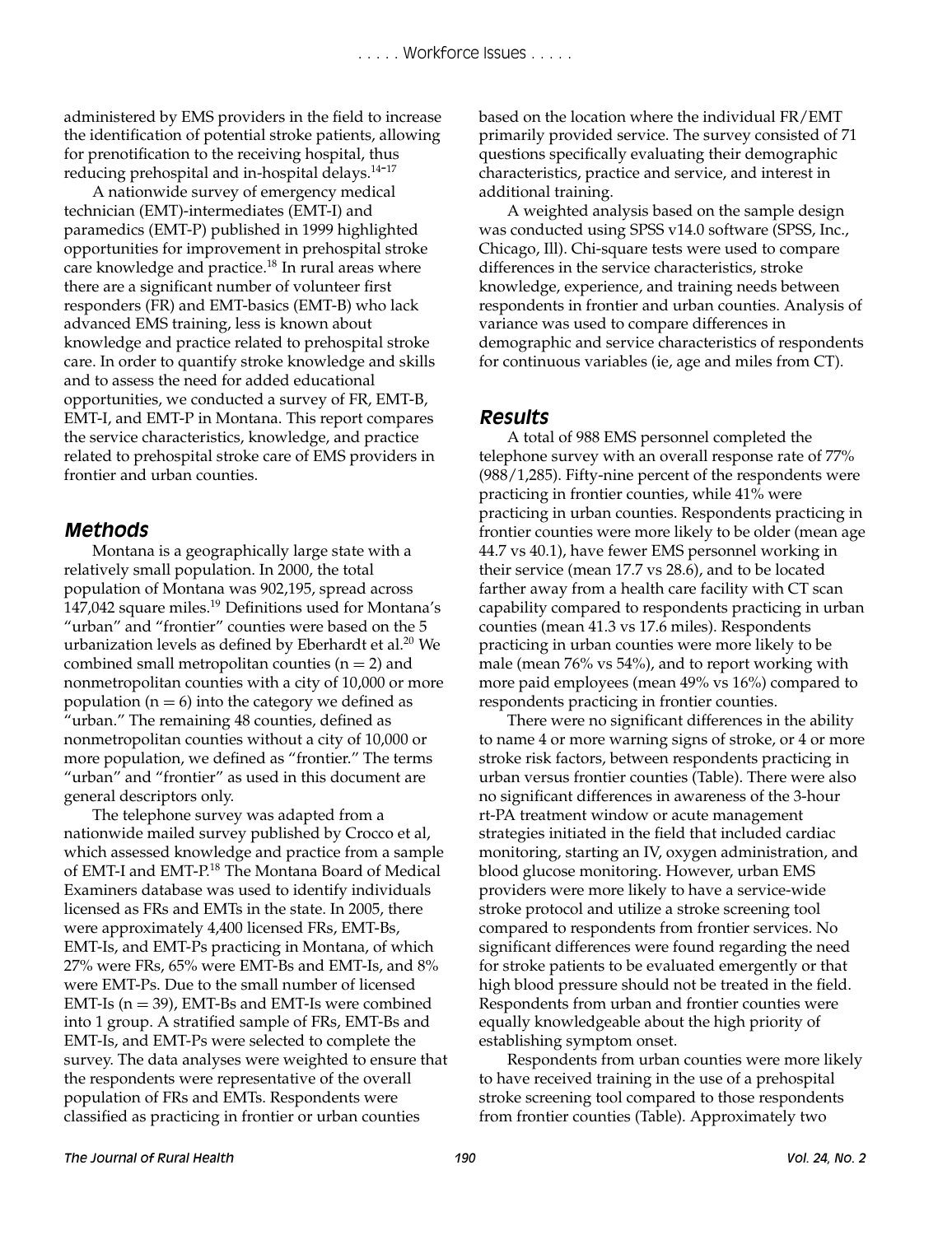|                                             | Frontier<br>$(N = 582)$<br>$\%$ | Urban<br>$(N = 406)$<br>% | Total<br>$(N = 988)$<br>$\%$ | P Value |
|---------------------------------------------|---------------------------------|---------------------------|------------------------------|---------|
|                                             |                                 |                           |                              |         |
|                                             |                                 |                           |                              |         |
| Identification of stroke warning signs      |                                 |                           |                              |         |
| 4 or more warning signs                     | 58                              | 61                        | 59                           | .73     |
| 2-3 warning signs                           | 38                              | 35                        | 37                           |         |
| 0-1 warning signs                           | 4                               | 4                         | 4                            |         |
| Identification of stroke risk factors       |                                 |                           |                              |         |
| 4 or more risk factors                      | 46                              | 43                        | 45                           | .13     |
| 2-3 risk factors                            | 36                              | 42                        | 38                           |         |
| 0-1 risk factors                            | 18                              | 14                        | 17                           |         |
| Time frame for administration               |                                 |                           |                              |         |
| of thrombolytic therapy                     |                                 |                           |                              |         |
| $\leq 3 h$                                  | 56                              | 57                        | 57                           | .67     |
| >3 h                                        | 6                               | 7                         | 6                            |         |
| Do not know                                 | 38                              | 36                        | 37                           |         |
| Identified acute management strategies      |                                 |                           |                              |         |
| for potential stroke patients               |                                 |                           |                              |         |
| Cardiac monitor*                            | 95                              | 96                        | 96                           | .70     |
| Insert IV*                                  | 92                              | 98                        | 95                           | .13     |
| Oxygen                                      | 97                              | 99                        | 98                           | .14     |
| Check blood glucose*                        | 89                              | 96                        | 93                           | .07     |
| Stroke protocol available                   | 58                              | 66                        | 61                           | .04     |
| Stroke screening tool used                  | 36                              | 47                        | 40                           | .002    |
| Respond to stroke as an emergency           | 89                              | 86                        | 88                           | .173    |
| Hypertension should not be treated in field | 19                              | 23                        | 21                           | .132    |
| Establishing symptom onset time as          | 99                              | 99                        | 99                           | .803    |
| a high priority                             |                                 |                           |                              |         |
| Trained in using stroke screening tool      | 38                              | 47                        | 42                           | .01     |
| Feel stroke knowledge adequate              | 65                              | 68                        | 66                           | .35     |
| Interested in more training on prehospital  | 93                              | 85                        | 90                           | $-.001$ |
| stroke care                                 |                                 |                           |                              |         |

#### **Table. Stroke Knowledge and Practice Patterns of Emergency Medical Service Respondents in Frontier and Urban Counties, Montana, 2006**

**∗**Includes only those respondents in which cardiac monitoring, IV management, and blood glucose monitoring are within their scope of care.

thirds of the respondents from both urban and frontier counties felt that their knowledge of stroke was adequate, but most (90%) expressed interest in receiving additional stroke training.

# **Discussion**

Our findings suggest that stroke knowledge and practice were similar between those practicing in frontier and urban counties, but respondents practicing in urban counties were more likely to have a stroke protocol, to have received training on the use of a prehospital stroke screening tool, and to utilize a prehospital stroke screening tool compared to respondents in frontier counties. Interestingly, even

with the higher percentage of stroke protocol use and additional training in urban counties, no significant differences were noted in basic stroke knowledge, awareness of the 3-hour rt-PA treatment window, or acute stroke management strategies. Although most respondents reported adequate knowledge about stroke, most expressed interest in additional training.

Compared to the national survey, we found a higher level of stroke knowledge.<sup>18</sup> Crocco et al. reported that only a small percentage (22% and 35%, respectively) of EMT-I and EMT-P were aware of the 3-hour rt-PA treatment window. Eighty-one percent of the EMT-P and 69% of the EMT-I respondents felt prehospital glucose monitoring was important. Between 25% and 35% of the respondents felt that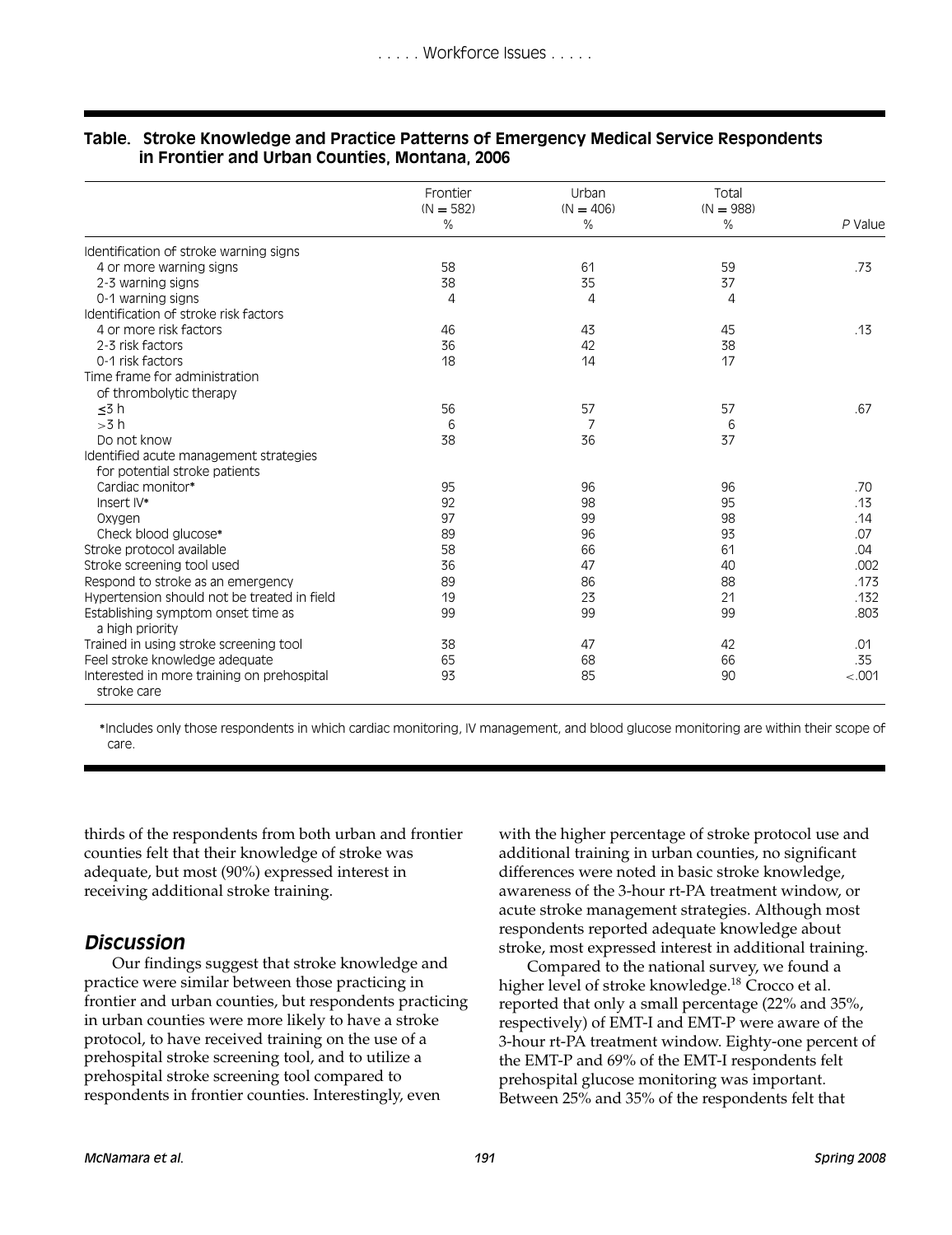stroke could be treated on a nonemergent basis. In our study, even with the inclusion of FRs and EMT-Bs, approximately 44% of the respondents were aware of the 3-hour treatment window, over 90% felt prehospital glucose monitoring was important, and 88% indicated that stroke patients should be treated on an emergent basis. However, both studies identified a need for additional training regarding blood pressure management in the prehospital setting.

There are 3 limitations to this study. First, self-reported information regarding stroke knowledge and practice was collected, which may not accurately reflect practice patterns. Second, there may be differences in knowledge and practice in FR and EMT nonresponders compared to those who responded. Third, our findings may not be generalized to EMS providers working in large urban settings; however, EMS providers working in other rural areas are likely similar to the respondents in this survey.

Finally, the survey of EMS providers was a part of a more comprehensive effort to improve prehospital and acute stroke care in Montana. The Montana Cardiovascular Health (CVH) Program in partnership with the Montana Stroke Initiative (MSI)—a group of physicians, nurses, EMS personnel, and public health practitioners working to improve stroke care in Montana—responded by developing a Web site that provides Web-based training opportunities, including presentations and links to other sites that offer training and continuing education for EMS personnel. The CVH Program has also provided all the state's EMS services with the American Heart Association/American Stroke Association's *Stroke Prehospital Care* compact disc (CD) and collaborated with the National Stroke Association to bring the *Stroke Rapid ResponseTM* program to Montana. The survey results also played a crucial role in the development of a statewide stroke protocol approved by the Board of Medical Examiners. Key elements of the protocol included the documentation of symptom onset time and the use of a prehospital stroke screening tool. In addition, to augment the crucial role EMS plays in the continuum of stroke care, the CVH Program and MSI are conducting public education campaigns to increase community knowledge of stroke risk factors, signs and symptoms, and the importance of prompt activation of EMS.

# **Conclusion**

Although basic stroke knowledge did not differ between respondents practicing in urban and frontier counties, stroke screens and stroke protocols were less likely to be used in the frontier areas. The majority of

respondents felt that their knowledge of prehospital stroke care was adequate. However, opportunities for improvement were identified and the level of interest in additional training was high.

### **References**

- 1. American Heart Association. *Heart Disease and Stroke Statistics-2005 Update*. Dallas, Tex: American Heart Association; 2005.
- 2. The National Institute of Neurologic Disorders and Stroke (NINDS) rt-PA Stroke Study Group. A systems approach to immediate evaluation and management of hyperacute stroke: experience at eight centers and implication for community practice and patient care. *Stroke*. 1997;28:1530-1540.
- 3. Reeves MJ, Arora S, Broderick JP, et al. Acute stroke care in the US: results from 4 pilot prototypes of the Paul Coverdell National Acute Stroke Registry. *Stroke*. 2005;36(6):1232-1240.
- 4. Hacke W, Donnan G, Fieschi C, et al. Association of outcome with early stroke treatment: pooled analysis of ATLANTIS, ECASS, and NINDS rt-PA stroke trials. *Lancet*. 2004;363:768-774.
- 5. Moser DK, Kimble LP, Alberts MJ, et al. Reducing delay in seeking treatment by patients with acute coronary syndrome and stroke: a scientific statement from the American Heart Association council on cardiovascular nursing and stroke council. *Circulation*. 2006;114:168-182.
- 6. Bambauer KZ, Johnson C, Bambauer DE, Zivin JA. Reasons why few patients with acute stroke receive tissue plasminogen activator. *Arch Neurol*. 2006;63:661-664.
- 7. Harwell TS, Blades LL, Oser CS, et al. Perceived risk for developing stroke among older adults. *Prev Med*. 2005;41(3-4):791-794.
- 8. Ferris A, Robertson RM, Fabunmi R, Mosca L. American Heart Association and American Stroke Association national survey of stroke risk awareness among women. *Circulation*. 2005;111:1321-1326.
- 9. Wein TH, Staub L, Felberg R, et al. Activation of emergency medical services for acute stroke in a nonurban population: the T.L.L. Temple Foundation stroke project. *Stroke*. 2000;31:1925-1928.
- 10. Morris DL, Rosamond WD, Madden K, Schultz C, Hamilton S. Prehospital and emergency department delays after acute stroke: the Genentech stroke presentation survey. *Stroke*. 2000;31:2585-2590.
- 11. Schroeder EM, Rosamond WD, Morris DL, Everson KR, Hinn AR. Determinants of the use of emergency medical services in a population with stroke symptoms: the second delay in accessing stroke healthcare (DASH II) study. *Stroke*. 2000;31:2591-2596.
- 12. Morris DL, Rosamond WD, Hinn AR, Gorton RA. Time delays in accessing stroke care in the emergency department. *Acad Emerg Med*. 1999:6(3):218-223.
- 13. Lacy CR, Suh DC, Bueno M, Kostis JB. Delay in presentation and evaluation for acute stroke: Stroke Time Registry for Outcomes Knowledge and Epidemiology (S.T. R.O.K.E.). *Stroke*. 2001;32:63-69.
- 14. Suyama J, Crocco TJ. Prehospital care of the stroke patient. *Emerg Med Clin North Am*. 2002;20:537-552.
- 15. Gordon D, Issenberg S, Gordon M, LaCombe D, McGahie WC, Petrusa ER. Stroke training of prehospital providers: an example of simulation-enhanced blended learning and evaluation. *Med Teach*. 2005;27(2):114-121.